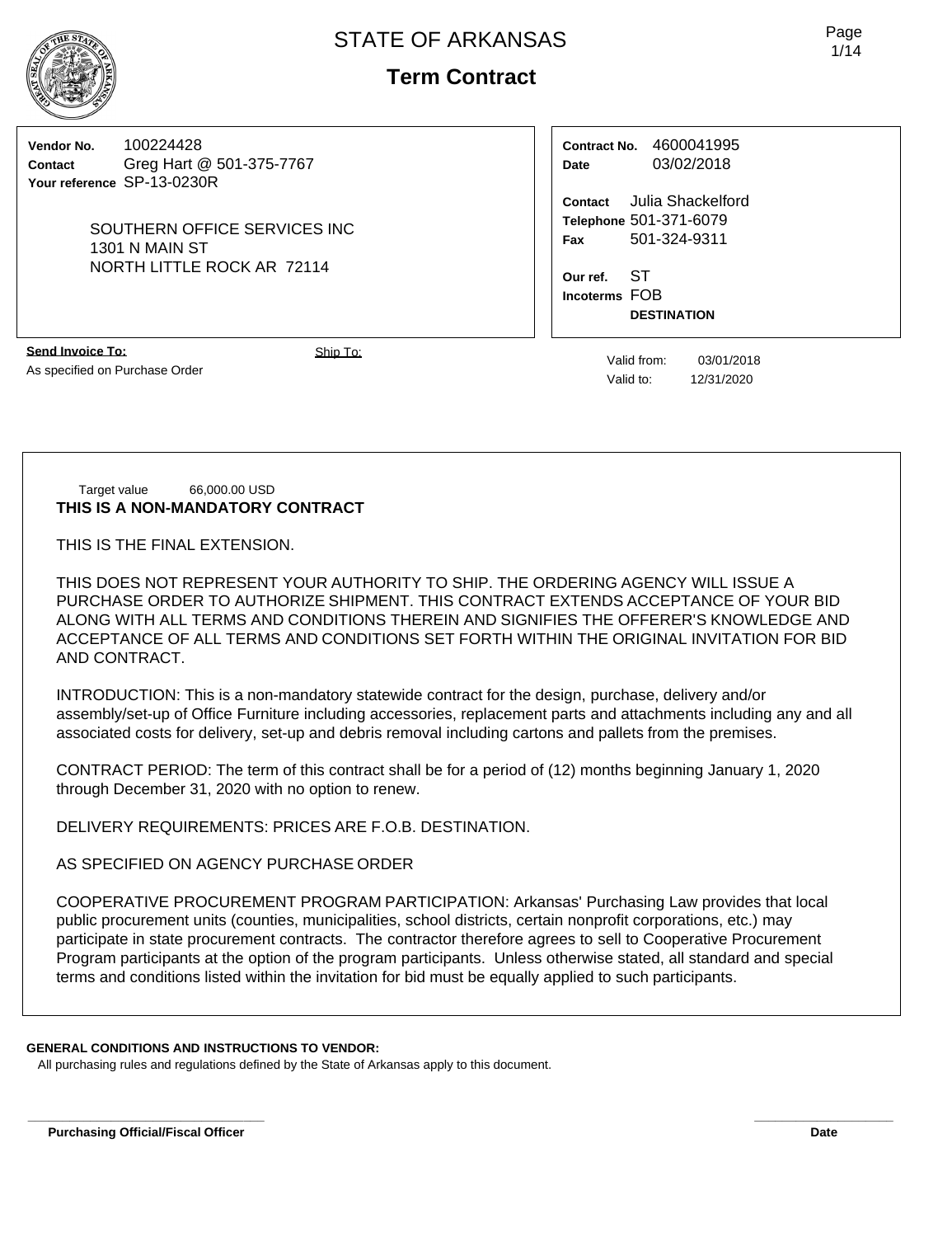

**Vendor No.** 100224428 **Contact** Greg Hart @ 501-375-7767 **Your reference** SP-13-0230R

**Contract No.** 4600041995 **Date** 03/02/2018 **Our reference** ST

| Item | <b>Material/Description</b>                                                                                                    | <b>Target QtyUM</b> |          | <b>Unit Price</b> | <b>Amount</b> |
|------|--------------------------------------------------------------------------------------------------------------------------------|---------------------|----------|-------------------|---------------|
| 0001 | 10131663<br>TABLE SCHOOL CAFETERIA<br>Please deliver to:<br><b>STATEWIDE DELIVERY</b><br>LITTLE ROCK AR 72201                  | 2,000.00            | Lump Sum | 1.00              | \$2,000.00    |
| 0002 | 10131672<br><b>CHAIR CAFETERIA</b><br>Please deliver to:<br>STATEWIDE DELIVERY<br>LITTLE ROCK AR 72201                         | 2,000.00            | Lump Sum | 1.00              | \$2,000.00    |
| 0003 | 10131667<br><b>FILING LATERAL/VERTICAL</b><br>Please deliver to:<br>STATEWIDE DELIVERY<br>LITTLE ROCK AR 72201                 | 2,000.00            | Lump Sum | 1.00              | \$2,000.00    |
| 0004 | 10131676<br>ACCESSORIES FREESTANDING CASEGOODS<br>Please deliver to:<br><b>STATEWIDE DELIVERY</b><br>LITTLE ROCK AR 72201      | 2,000.00            | Lump Sum | 1.00              | \$2,000.00    |
| 0005 | 10131677<br><b>DESK FREESTANDING CASEGOODS</b><br>Please deliver to:<br>STATEWIDE DELIVERY<br>LITTLE ROCK AR 72201             | 2,000.00            | Lump Sum | 1.00              | \$2,000.00    |
| 0006 | 10131678<br>SHELVING FREESTANDING CASEGOODS<br>Please deliver to:<br>STATEWIDE DELIVERY<br>LITTLE ROCK AR 72201                | 1,000.00            | Lump Sum | 1.00              | \$1,000.00    |
| 0007 | 10131679<br>TABLE FREESTANDING CASEGOODS CONF/TRAIN<br>Please deliver to:<br><b>STATEWIDE DELIVERY</b><br>LITTLE ROCK AR 72201 | 1,000.00            | Lump Sum | 1.00              | \$1,000.00    |

#### **GENERAL CONDITIONS AND INSTRUCTIONS TO VENDOR:**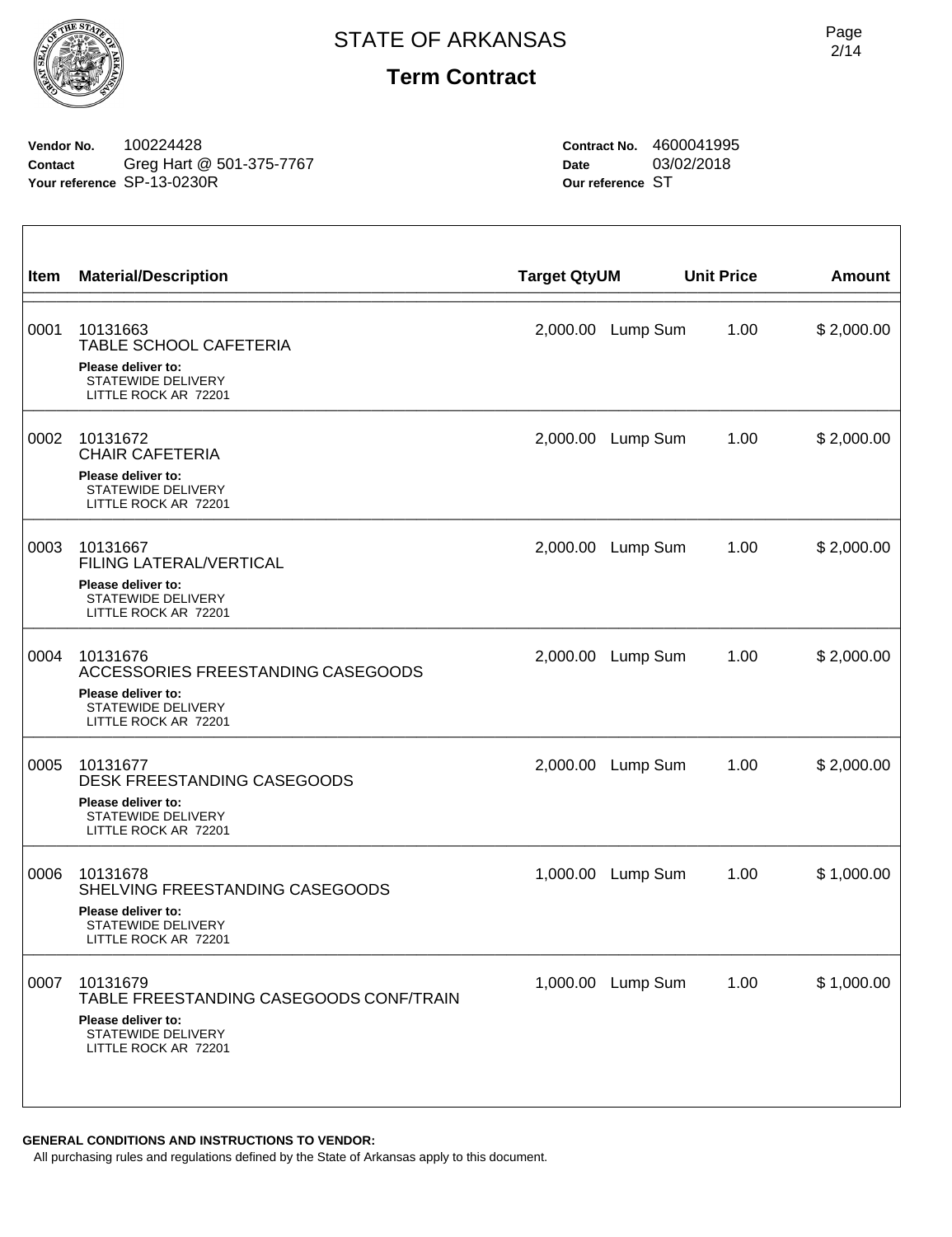

**Vendor No.** 100224428 **Contact** Greg Hart @ 501-375-7767 **Your reference** SP-13-0230R

**Contract No.** 4600041995 **Date** 03/02/2018 **Our reference** ST

| Item | <b>Material/Description</b>                                                                                        | <b>Target QtyUM</b> |                   | <b>Unit Price</b> | <b>Amount</b> |
|------|--------------------------------------------------------------------------------------------------------------------|---------------------|-------------------|-------------------|---------------|
| 0008 | 10131669<br>SHELVING/BOOK CARTS LIBRARY<br>Please deliver to:<br><b>STATEWIDE DELIVERY</b><br>LITTLE ROCK AR 72201 | 1,000.00            | Lump Sum          | 1.00              | \$1,000.00    |
| 0009 | 10131670<br><b>CARREL STUDY LIBRARY</b><br>Please deliver to:<br><b>STATEWIDE DELIVERY</b><br>LITTLE ROCK AR 72201 | 3,000.00            | Lump Sum          | 1.00              | \$3,000.00    |
| 0010 | 10131671<br><b>TABLE/CHAIR LIBRARY</b><br>Please deliver to:<br>STATEWIDE DELIVERY<br>LITTLE ROCK AR 72201         | 3,000.00            | Lump Sum          | 1.00              | \$3,000.00    |
| 0011 | 10131673<br>ACCESSORIES LOUNGE/RECEPTION<br>Please deliver to:<br>STATEWIDE DELIVERY<br>LITTLE ROCK AR 72201       | 3,000.00            | Lump Sum          | 1.00              | \$3,000.00    |
| 0012 | 10131674<br>SEATING LOUNGE/RECEPTION<br>Please deliver to:<br>STATEWIDE DELIVERY<br>LITTLE ROCK AR 72201           | 3,000.00            | Lump Sum          | 1.00              | \$3,000.00    |
| 0013 | 10131675<br>TABLE LOUNGE/RECEPTION<br>Please deliver to:<br><b>STATEWIDE DELIVERY</b><br>LITTLE ROCK AR 72201      | 3,000.00            | Lump Sum          | 1.00              | \$3,000.00    |
| 0014 | 10131629<br>DESK SCHOOL ADMIN/TEACHER<br>Please deliver to:<br><b>STATEWIDE DELIVERY</b><br>LITTLE ROCK AR 72201   |                     | 2,000.00 Lump Sum | 1.00              | \$2,000.00    |
| 0015 | 10131660<br>DESK SCHOOL STUDENT                                                                                    | 3,000.00            | Lump Sum          | 1.00              | \$3,000.00    |

#### **GENERAL CONDITIONS AND INSTRUCTIONS TO VENDOR:**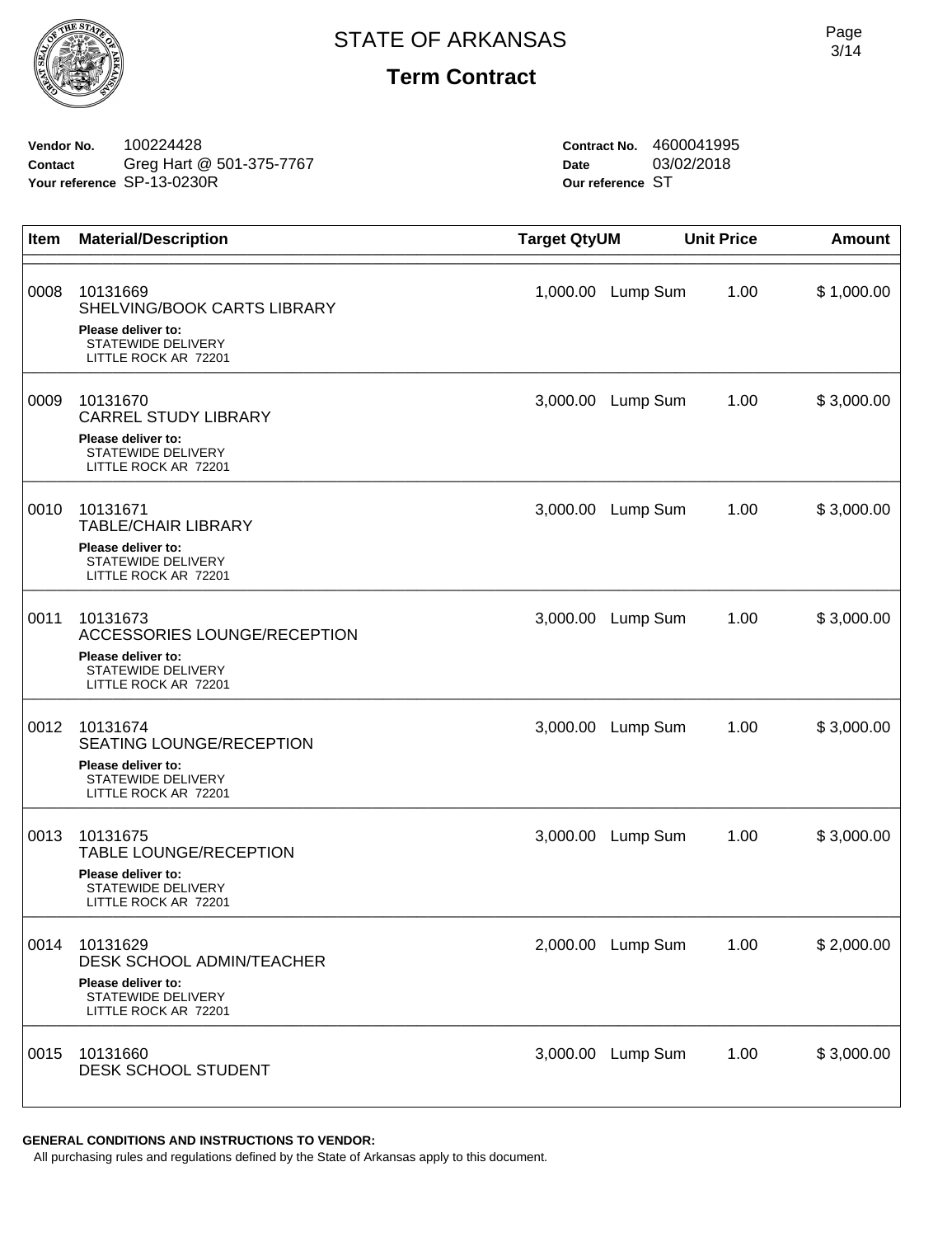**Vendor No.** 100224428 **Contact** Greg Hart @ 501-375-7767 **Your reference** SP-13-0230R

**Contract No.** 4600041995 **Date** 03/02/2018 **Our reference** ST

| Item | <b>Material/Description</b>                                             | <b>Target QtyUM</b> |                   | <b>Unit Price</b> | <b>Amount</b> |
|------|-------------------------------------------------------------------------|---------------------|-------------------|-------------------|---------------|
|      | Please deliver to:<br><b>STATEWIDE DELIVERY</b><br>LITTLE ROCK AR 72201 |                     |                   |                   |               |
| 0016 | 10131665<br><b>SEATING SCHOOL</b><br>Please deliver to:                 | 3,000.00            | Lump Sum          | 1.00              | \$3,000.00    |
|      | STATEWIDE DELIVERY<br>LITTLE ROCK AR 72201                              |                     |                   |                   |               |
| 0017 | 10131680<br><b>SEATING ERGO/TASK</b>                                    | 3,000.00            | Lump Sum          | 1.00              | \$3,000.00    |
|      | Please deliver to:<br>STATEWIDE DELIVERY<br>LITTLE ROCK AR 72201        |                     |                   |                   |               |
| 0018 | 10131681<br>SEATING EXECUTIVE/MANAGEMENT                                | 3,000.00            | Lump Sum          | 1.00              | \$3,000.00    |
|      | Please deliver to:<br>STATEWIDE DELIVERY<br>LITTLE ROCK AR 72201        |                     |                   |                   |               |
| 0019 | 10131682<br>SEATING FIXED/RAIL AUDITORIUM                               | 3,000.00            | Lump Sum          | 1.00              | \$3,000.00    |
|      | Please deliver to:<br><b>STATEWIDE DELIVERY</b><br>LITTLE ROCK AR 72201 |                     |                   |                   |               |
| 0020 | 10131683<br><b>SEATING SIDE/STACK</b>                                   | 3,000.00            | Lump Sum          | 1.00              | \$3,000.00    |
|      | Please deliver to:<br><b>STATEWIDE DELIVERY</b><br>LITTLE ROCK AR 72201 |                     |                   |                   |               |
| 0021 | 10131685<br>ACCESSORIES MODULAR SYSTEMS                                 | 3,000.00            | Lump Sum          | 1.00              | \$3,000.00    |
|      | Please deliver to:<br>STATEWIDE DELIVERY<br>LITTLE ROCK AR 72201        |                     |                   |                   |               |
| 0022 | 10131687<br>FRAME/TILE MODULAR SYSTEMS                                  |                     | 3,000.00 Lump Sum | 1.00              | \$3,000.00    |
|      | Please deliver to:<br>STATEWIDE DELIVERY<br>LITTLE ROCK AR 72201        |                     |                   |                   |               |
|      |                                                                         |                     |                   |                   |               |

**GENERAL CONDITIONS AND INSTRUCTIONS TO VENDOR:**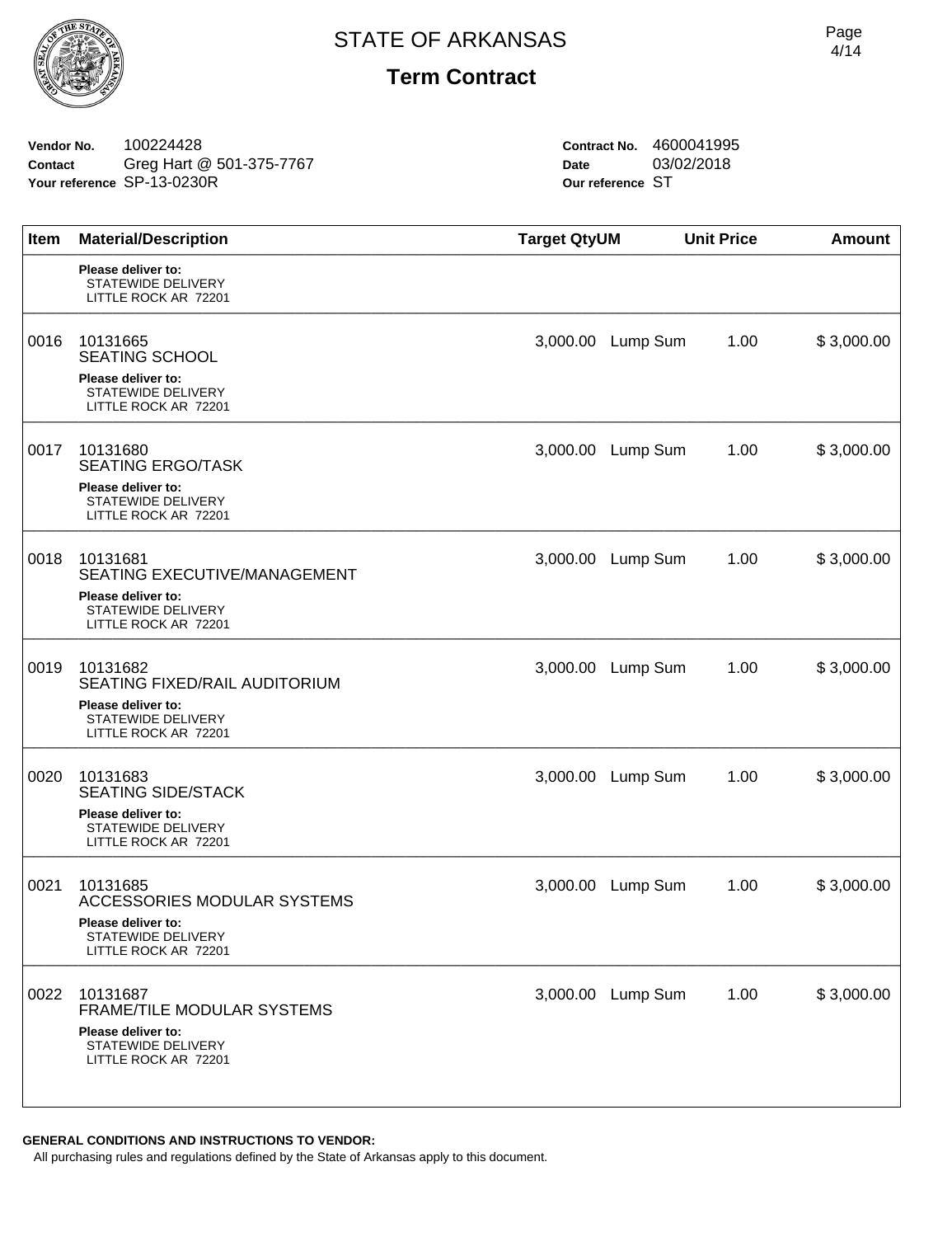

**Vendor No.** 100224428 **Contact** Greg Hart @ 501-375-7767 **Your reference** SP-13-0230R

**Contract No.** 4600041995 **Date** 03/02/2018 **Our reference** ST

| Item | <b>Material/Description</b>                                                                                           | <b>Target QtyUM</b>        |                   | <b>Unit Price</b> | <b>Amount</b> |
|------|-----------------------------------------------------------------------------------------------------------------------|----------------------------|-------------------|-------------------|---------------|
| 0023 | 10131688<br>PANEL MODULAR SYSTEMS<br>Please deliver to:<br><b>STATEWIDE DELIVERY</b><br>LITTLE ROCK AR 72201          | 3,000.00                   | Lump Sum          | 1.00              | \$3,000.00    |
| 0024 | 10131689<br>DESKING OPEN PLAN MODULAR SYSTEMS<br>Please deliver to:<br>STATEWIDE DELIVERY<br>LITTLE ROCK AR 72201     | 3,000.00                   | Lump Sum          | 1.00              | \$3,000.00    |
| 0028 | 10131624<br>DESK SPECIALTY TECHNOLOGY SUPPORT<br>Please deliver to:<br>STATEWIDE DELIVERY<br>LITTLE ROCK AR 72201     | 1,000.00                   | Lump Sum          | 1.00              | \$1,000.00    |
| 0029 | 10131621<br>SUPPORT, KEYBOARD, TECHNOLOGY<br>Please deliver to:<br>STATEWIDE DELIVERY<br>LITTLE ROCK AR 72201         | 1,000.00                   | Lump Sum          | 1.00              | \$1,000.00    |
| 0030 | 10131622<br><b>LIGHTING TECHNOLOGY SUPPORT</b><br>Please deliver to:<br>STATEWIDE DELIVERY<br>LITTLE ROCK AR 72201    | 1,000.00                   | Lump Sum          | 1.00              | \$1,000.00    |
| 0031 | 10131623<br>MONITOR ARM TECHNOLOGY SUPPORT<br>Please deliver to:<br><b>STATEWIDE DELIVERY</b><br>LITTLE ROCK AR 72201 | 1,000.00                   | Lump Sum          | 1.00              | \$1,000.00    |
| 0032 | 10133418<br>FURNITURE, DELIVERY                                                                                       |                            | 1,000.00 Lump Sum | 1.00              | \$1,000.00    |
| 0035 | 10133417<br>FURNITURE, INSTALL                                                                                        | 1,000.00                   | Lump Sum          | 1.00              | \$1,000.00    |
|      |                                                                                                                       | <b>Estimated Net Value</b> |                   |                   | 66,000.00     |

#### **GENERAL CONDITIONS AND INSTRUCTIONS TO VENDOR:**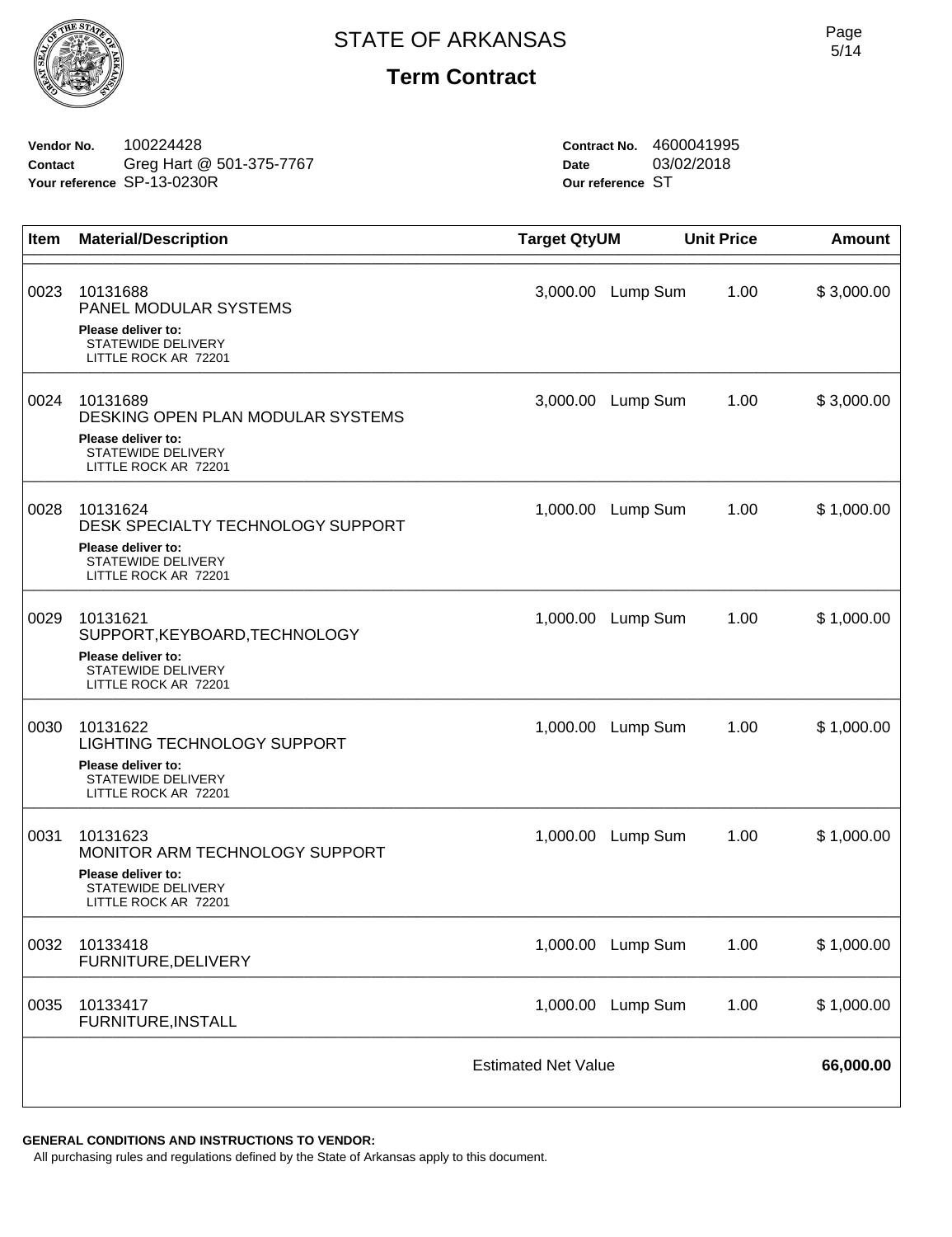

**Term Contract**

**Vendor No.** 100224428 **Contact** Greg Hart @ 501-375-7767 **Your reference** SP-13-0230R

**Contract No.** 4600041995 **Date** 03/02/2018 **Our reference** ST

#### **SECTION 1 - GENERAL INFORMATION**

1.1 INTRODUCTION: This is a non-mandatory statewide contract for the design, purchase, delivery and/or assembly/set-up of Office Furniture including accessories, replacement parts and attachments including any and all associated costs for delivery, set-up and debris removal including cartons and pallets from the premises.

1.2 PAYMENT AND INVOICE PROVISIONS: An itemized invoice addressed to the ordering entity shall reference purchase order number, contract number, quantity, description, list and net unit price. Installation/Labor and any other ancillary charges will be shown as a separate line item on all quotes and invoices.

Payment will be made in accordance with applicable State of Arkansas accounting procedures upon acceptance by the Agency. The State may not be invoiced in advance of delivery and acceptance of any commodity. Payment will be made only after the contractor has successfully satisfied the state agency as to the goods purchased. Contractor should invoice agency by an itemized list of charges. Purchase Order Number and/or Contract Number should be referenced on each invoice.

1.3 RECORD RETENTION: The contractor shall be required to maintain all pertinent financial and accounting records and evidence pertaining to the contract in accordance with generally accepted principles of accounting and other procedures specified by the State of Arkansas. Access will be granted upon request, to State or Federal Government entities or any of their duly authorized representatives.

Financial and accounting records shall be made available, upon request, to the State of Arkansas' designee at any time during the contract period and any extension thereof, and for five (5) years from expiration date and final payment on the contract or extension thereof.

1.4 PRIME CONTRACTOR RESPONSIBILITY: The contractor will be required to assume prime contractor responsibility for the contract and will be the sole point of contact with regard to all commodities, services and support. The prime contractor may delegate facilitation of contract orders to their "Authorized/Certified Dealers" only. This delegation will in no way relieve the contractor of any contractual obligations set forth in this Contract Award.

#### 1.5 CONTRACT INFORMATION

- 1. The State of Arkansas may not contract with another party:
- a. Upon default, to pay all sums to become due under a contract.
- b. To pay damages, legal expenses or other costs and express of any party.
- c. To conduct litigation in a place other than Pulaski County, Arkansas
- d. To agree to any provision of a contract; which violates the laws or constitution of the State of Arkansas.
- 2. A party wishing to contract with the State of Arkansas should:
- a. Remove any language from its contract which grants to it any remedies other than:
	- i. The right to possession.<br>ii. The right to accrued pay
	- The right to accrued payments.
	- iii. The right to expenses of de-installation.

 iv. The right to expenses of repair to return the equipment to normal working order, normal wear and tear excluded.

v. The right to recover only amounts due at the time of repossession and any unamortized nonrecurring cost as

allowed by Arkansas Law.

#### **GENERAL CONDITIONS AND INSTRUCTIONS TO VENDOR:**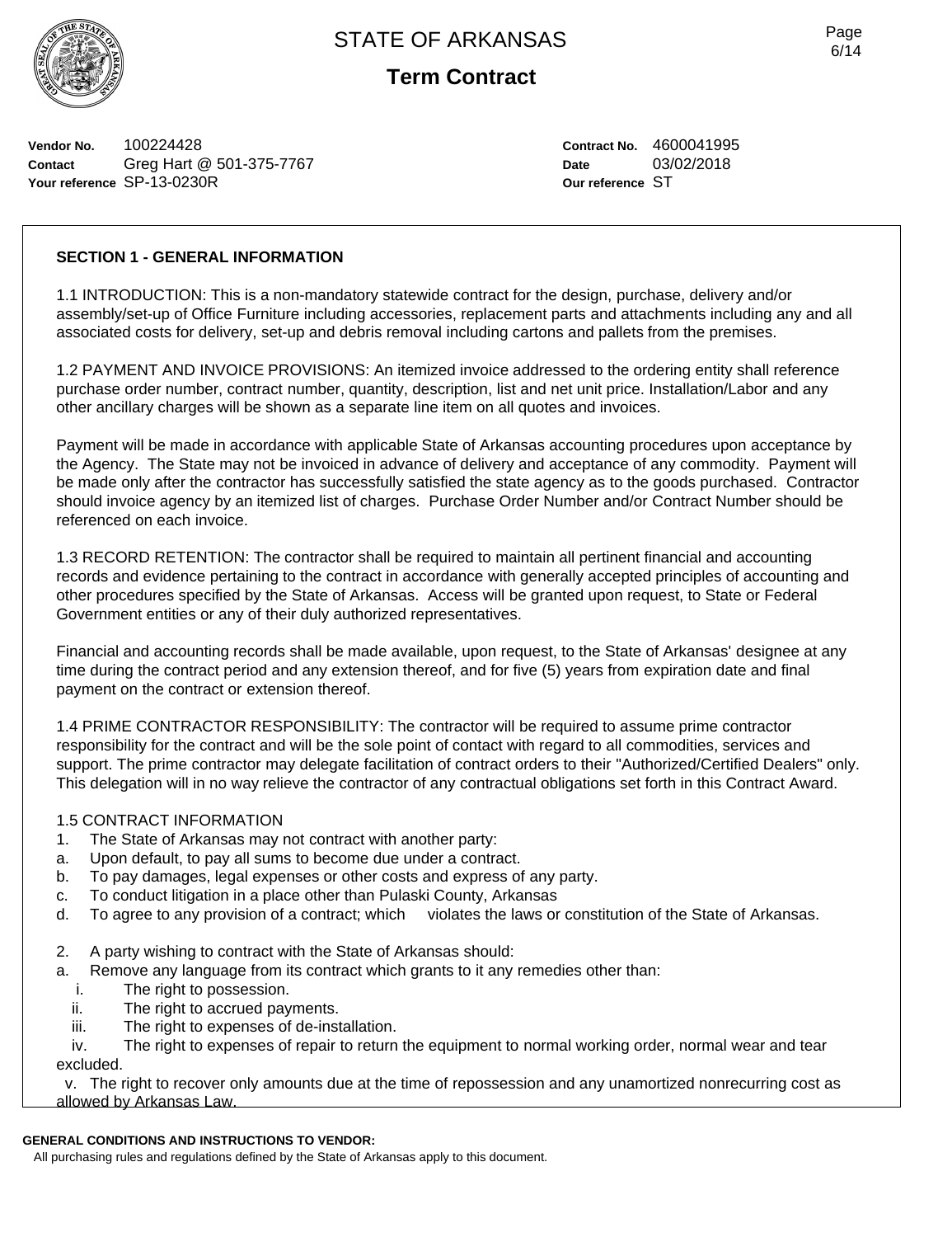

**Term Contract**

**Vendor No.** 100224428 **Contact** Greg Hart @ 501-375-7767 **Your reference** SP-13-0230R

**Contract No.** 4600041995 **Date** 03/02/2018 **Our reference** ST

- b. Include in its contract that the laws of the State of Arkansas govern the contract.
- c. Acknowledge that contracts become effective when awarded by the State Procurement Official.

1.6 CONDITIONS OF CONTRACT: The contractor shall at all times observe and comply with federal and State laws, local laws, ordinances, orders, and regulations existing at the time of or enacted subsequent to the execution of this contract which in any manner affect the completion of the work. The contractor shall indemnify and save harmless the agency and all its officers, representatives, agents, and employees against any claim or liability arising from or based upon the violation of any such law, ordinance, regulation, order or decree by an employee, representative, or subcontractor of the contractor.

1.7 STATEMENT OF LIABILITY: The State will demonstrate reasonable care but shall not be liable in the event of loss, destruction, or theft of contractor-owned items to be delivered or to be used in the installation of deliverables. The contractor is required to retain total liability until the deliverables have been accepted by the "authorized agency official." At no time will the State be responsible for or accept liability for any contractor-owned items.

1.8 AWARD RESPONSIBILITY: The State Procurement Official will be responsible for award and administration of any resulting contract.

1.9 DELEGATION AND/OR ASSIGNMENT: The contractor shall not assign the contract in whole or in part or any payment arising there from without the prior written consent of the State Procurement Official. The contractor may delegate facilitation of contract orders to their "Authorized/Certified Dealers" only. This delegation will in no way relieve the contractor of any contractual obligations set forth in this Contract Award.

1.10 DISCOUNT CHANGE CLAUSE: The contractor may offer larger discount percentages for products, accessories, replacement parts and attachments at any time during the contract term.

1.11 LENGTH OF PRICE GUARANTEE: Discount percentages shall be firm for the term of the contract.

1.12 DELIVERY: FOB DESTINATION, INSIDE DELIVERY, FREIGHT PAID: Whenever possible, contractors should give the ordering entities 3 working days prior notice of any deliveries and/or installations. Furniture contractors will not be responsible for the removal/moving of existing furnishings unless requested by the ordering entity. Contractors should verify site readiness prior to delivery. All deliveries will be made during normal working hours unless otherwise arranged with the ordering entity. Contractor will communicate any scheduling delays and/or changes immediately. Agencies will not be responsible for any freight damage, concealed or otherwise.

1.13 SPECIAL DELIVERY INSTRUCTIONS: All shipments will be FOB destination (as specified on Ordering Entity Purchase Order).

Delivery/Installation Instructions:

Due to the varying locations and circumstances involved in deliveries and installations, all deliveries and installations will be quoted on a project by project basis.

All installation, labor, and or delivery charges must be shown as a separate line item on quotes and invoices.

One of the following delivery methods must be specified on every Agency Purchase Order:

(1) Drop Shipped: Off loaded by carrier to an Agency loading dock or designated area. There will be no charge to the

## **GENERAL CONDITIONS AND INSTRUCTIONS TO VENDOR:**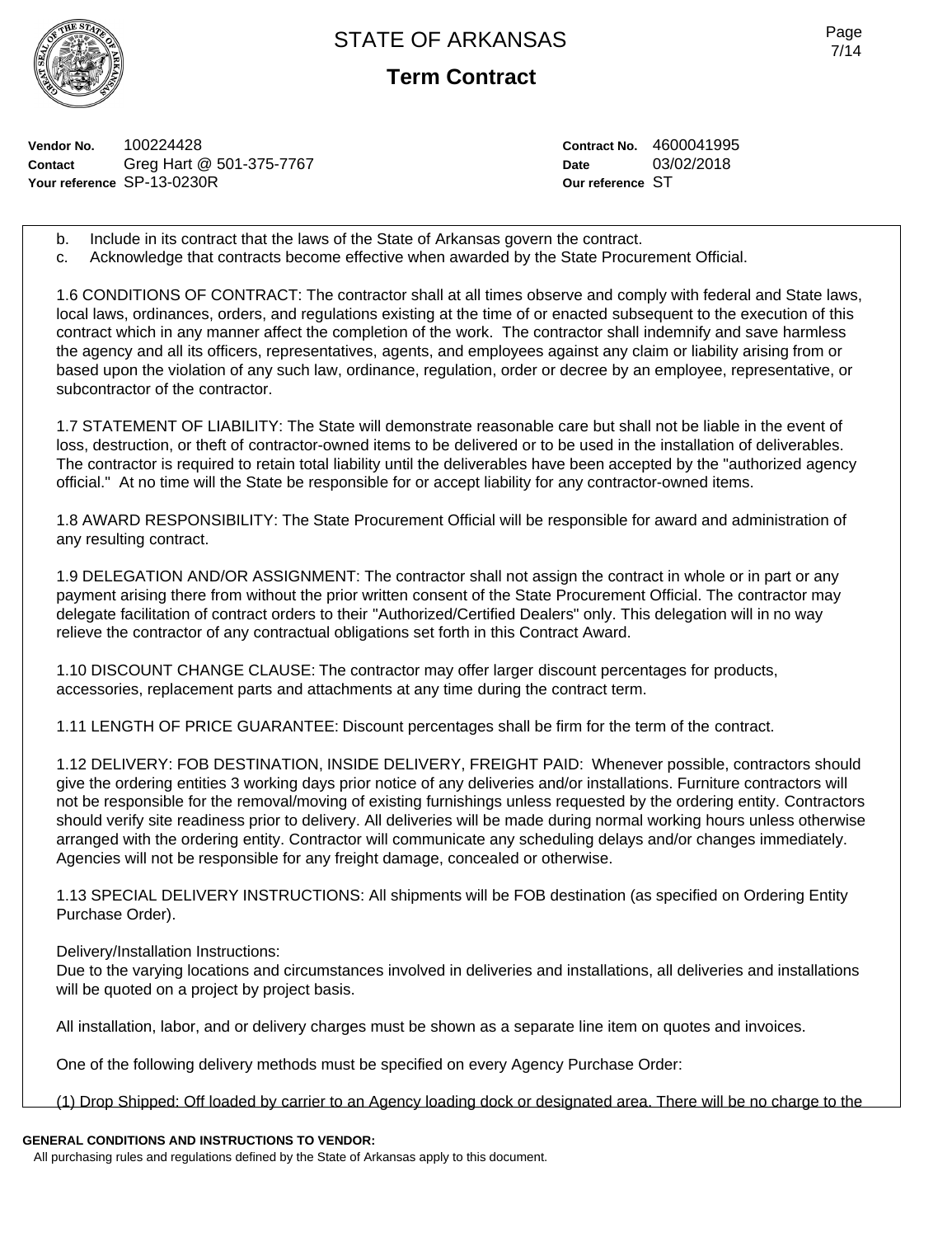

**Term Contract**

**Vendor No.** 100224428 **Contact** Greg Hart @ 501-375-7767 **Your reference** SP-13-0230R

**Contract No.** 4600041995 **Date** 03/02/2018 **Our reference** ST

ordering Agency for this delivery method.

(2) Inside Delivery: Off loaded, un-boxed/wrapped and placed in pre-determined locations within the building. Contractor will be responsible for the removal of any trash, packaging materials, and cartons associated with the delivery.

(3) Delivered and Installed: Off loaded, and installed. Installation shall include but not limited to; any and all labor, material, and tools necessary to install furniture in accordance with approved plans and specifications and/or the direction of authorized agency personnel. The installation company will be responsible for the removal of any trash, packing material, and cartons associated with their installation.

The contractor/installation company will repair/replace (to the satisfaction of the ordering entity) any damage to the building or its contents that they (the contractor) caused in the course of their work. This includes but is not limited to: walls, floors, floor coverings, ceilings, elevators, doors, doorways, and any existing fixtures and furniture. The agency may withhold payment until repairs are satisfactorily completed.

1.14 ACCEPTANCE STANDARDS: Inspection and acceptance/rejection of products shall be made within thirty (30) days of receipt or upon completion of installation should that installation period extend beyond thirty (30) days. Ordering entity shall have the option to return any products within the thirty (30) days.

Return Requirements: Ordering entity shall coordinate returns with the Contractor. Upon notification by the ordering entity of a duplicate shipment, over-shipment or shipment in poor condition, the products must be promptly removed at the contractor and/or dealer's expense. Ordering entities reserve the right to return products for defects in material and/or workmanship. In the event of product return, the ordering entity reserves the right to accept either a full refund for the returned product or a replacement of the product.

Performance Requirements: The ordering entity reserves the right to inspect and verify that all deliveries are in accordance with specifications, both at the point of delivery and at the point of use. For orders that specify an "authorized party" to receive and inspect deliveries and/or installations, acceptance and inspection procedures must be performed by the "authorized party" to be considered and accepted by the ordering entity. Products inspected at the time of use are subject to refusal and return requirements for issues of quality such as defects in manufacturing and/or workmanship. Products will not be considered accepted by the ordering entity until the installation is complete for the applicable products.

1.15 CANCELLATION: In the event the State no longer needs the service or commodity specified in the contract or purchase order due to program changes, changes in laws, rules, or regulations, relocation of offices, or lack of appropriated funding, the State may cancel the contract or purchase order by giving the contractor written notice of such cancellation thirty (30) days prior to the date of cancellation.

## **SECTION 2 - SPECIFIC REQUIREMENTS**

2.1 QUALITY: The items must be in conformance with normal industry standards as specified within this Contract Award.

2.2 GUIDELINES: The Office of State Procurement adheres to all guidelines set forth by the State and Federal Government concerning The Americans with Disabilities Act (ADA) as well as all mandated fire codes.

## **GENERAL CONDITIONS AND INSTRUCTIONS TO VENDOR:**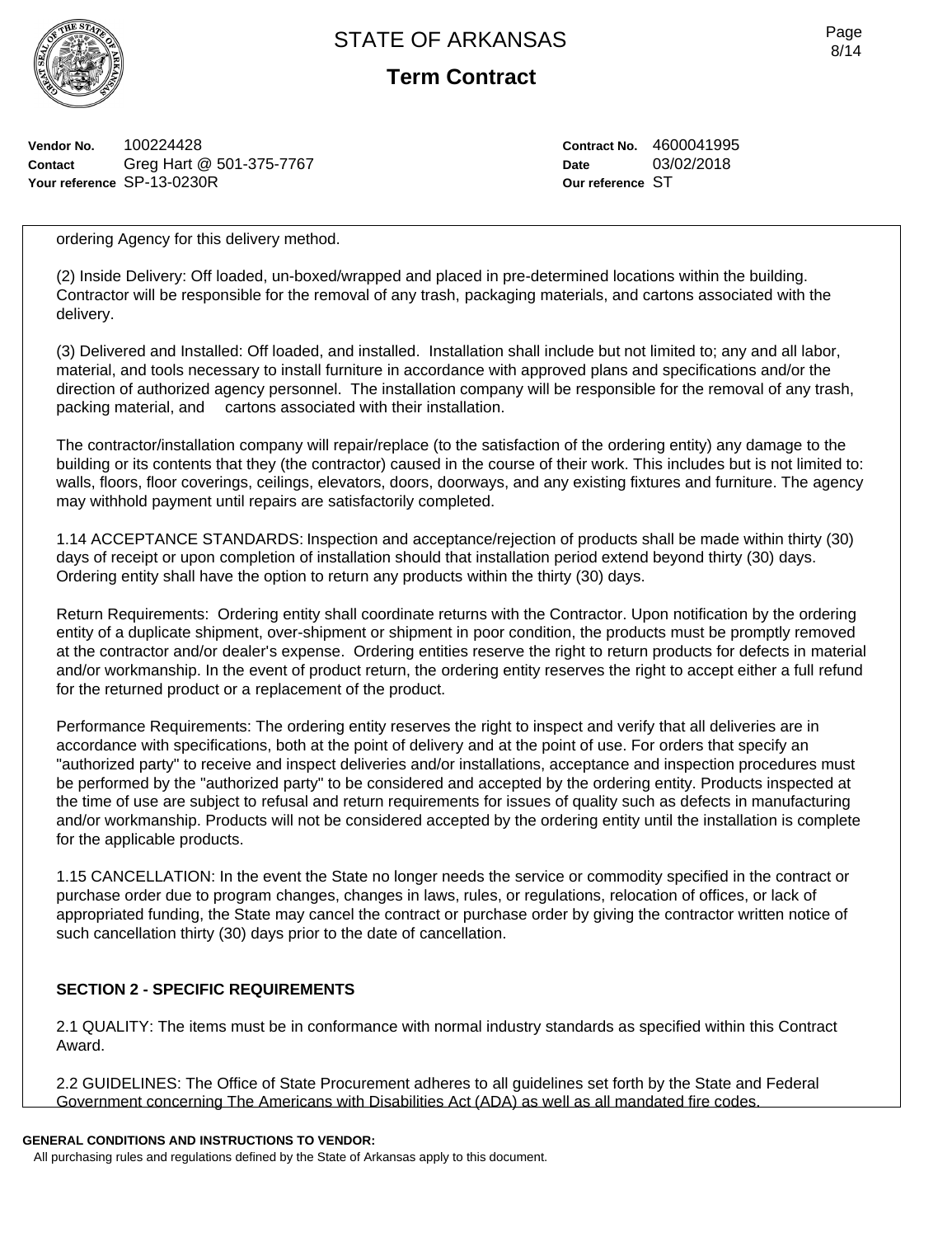

**Term Contract**

**Vendor No.** 100224428 **Contact** Greg Hart @ 501-375-7767 **Your reference** SP-13-0230R

**Contract No.** 4600041995 **Date** 03/02/2018 **Our reference** ST

2.3 ORDERING PROCEDURE: Orders placed against this contract may be in the form of an agency issued purchase order on an as-required basis. Or an agency may also use the Arkansas State Purchasing Card (P-Card) to purchase furniture.

2.4 QUANTITY BASIS OF CONTRACT - NO GUARANTEED QUANTITIES: The contract established has no guarantee of any specific quantity and the State is obligated only to buy that quantity which is needed by its agencies.

2.5 MINIMUM ORDER QUANTITY: The State makes no commitment to purchase any minimum or maximum quantity, or dollar volume of products from the selected suppliers. Utilization of this agreement will be on an as needed basis by State Agencies and/or Cooperative Participants, Cities, Counties, Schools K-12, Colleges and Universities. The State will award to multiple suppliers; however, the State reserves the right to purchase like and similar products from other suppliers as necessary to meet operational requirements.

Note: Issuance of an award does not guarantee an order.

2.6 Reporting Requirements: The product manufacturer agrees to provide a yearly sales report to the Office of State Procurement. This report is due on the 15th of July following the year's activity. The report must include the total sales of all furniture orders against the contract. The report should include the following: reporting time period, manufacturer/dealer name, furniture category, quantity and dollar value of each item sold, and the name of the purchasing entity.

Note: OSP reserves the right to request a sales report on an as-needed basis.

Email report to: osp-furniture@dfa.arkansas.gov

2.7 FURNITURE CLASSIFICATIONS: Furniture classifications include but not limited to: Cafeteria, Dormitory, Library Shelving and Library Related, Lounge, Systems (Modular), School (Classroom), Freestanding, Seating, Filing Systems and Equipment, and Technology Support.

2.8 GENERAL DEFINITION OF PRODUCTS:

Item 1: Cafeteria Furniture

- · Mobile tables on rollers with or without benches or stools.
- · Round and rectangular cafeteria tables without benches or stools.

Item 2: Dormitory Furniture

· Metal, wood, or wood clad metal wardrobes, beds and mattresses, night stands, chest of drawers, and single pedestal dormitory student desks with keyboard or center drawers.

Item 3: Library Shelving and Library Related Furniture

· Cantilever, reversed cantilever, four post library shelving (all of which include mobile shelving), and end panels for covering end of panels.

· Library Related Furniture, which includes but not limited to: book trucks, circulation desks, library tables, card catalogs, study carrels, storage cabinets, periodical racks, dictionary stands, and display cases.

Item 4: Lounge Furniture

## **GENERAL CONDITIONS AND INSTRUCTIONS TO VENDOR:**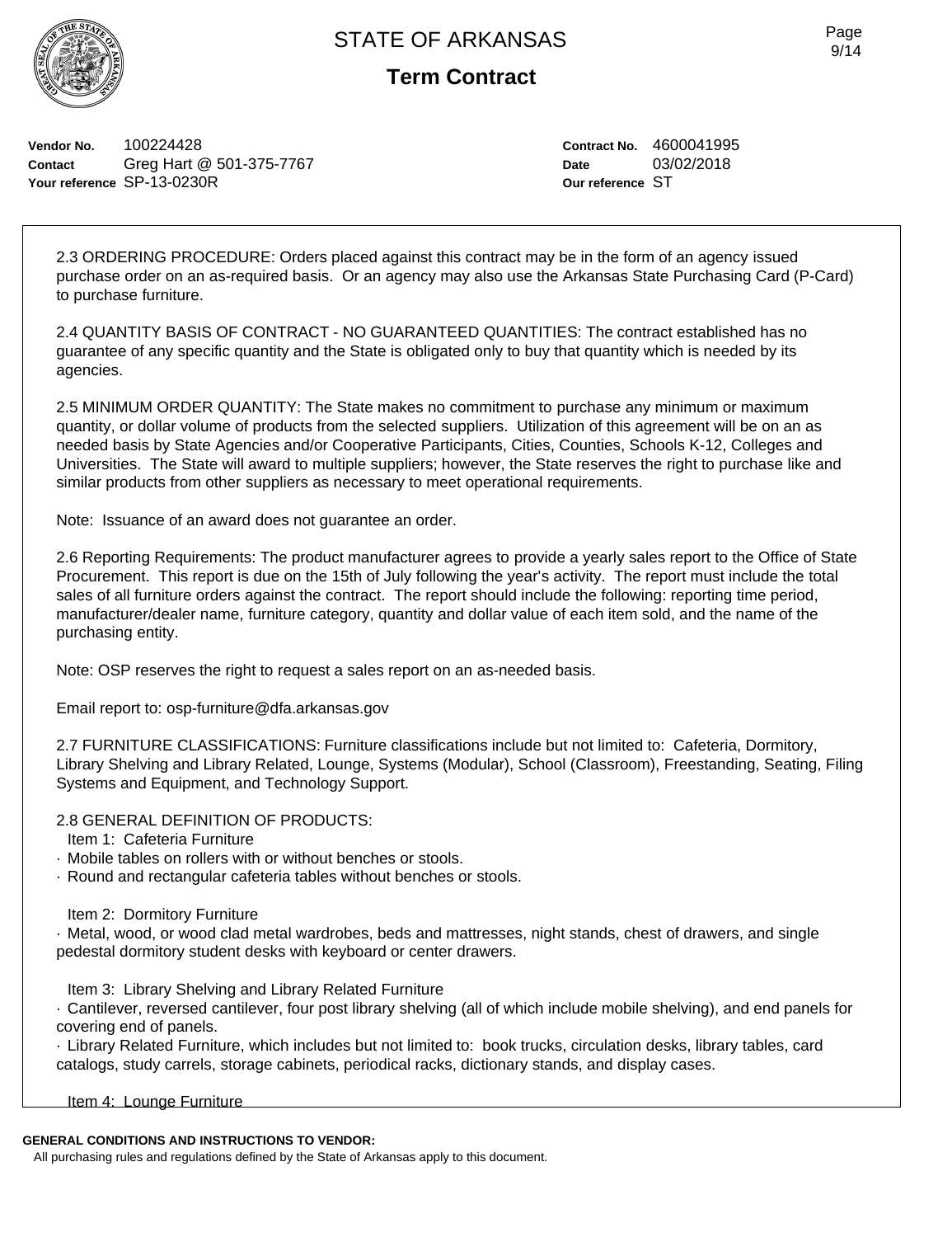

**Term Contract**

**Vendor No.** 100224428 **Contact** Greg Hart @ 501-375-7767 **Your reference** SP-13-0230R

**Contract No.** 4600041995 **Date** 03/02/2018 **Our reference** ST

· Upholstered wood, metal, or rotationally molded lounge seating which includes but not limited to: (lounge chairs, recliners, love seats, sofas, and assemblies and replacements only).

· Complimentary tables, benches, and ottomans for lounge seating. Manufacturers must have lounge seating to match tables, benches and ottomans.

· Upholstered wood or metal multiple seating, ganging seating, and tandem seating.

Item 5: Systems Furniture (Modular)

· A complete and comprehensive catalog of all systems furniture, including modular work stations, lines and accessories.

· Metal, wood or laminate modular furniture, these can include complimentary components such as keyboard drawers, task lights, tack boards, etc. and storage units.

Item 6: School Furniture (Classroom)

- · Student desk, chair desks, tablet arm chairs and stools.
- · Single unit pedestal teacher's desks
- · Study carrels and storage cabinets
- · Stacking chairs, student chairs and folding chairs

· Classroom activity, computer, folding, training tables and accessories, such as, ganging devices, electrical/data components and storage dollies.

Item 7: Freestanding/Casegoods Furniture

· A complete and comprehensive catalog of all case goods, furniture, (including folding and mobile) desks and tables.

· Conference room tables, lecterns, media cabinets, storage cabinets and presentation boards

Item 8: Seating

· A complete and comprehensive catalog of chairs, auditorium and general seating.

· Wood, metal or ergonomic seating which may include but limited to: executive, managerial, task, operational,

stools, side, occasional, stacking, conference, and theater type seating.

· Products must meet or exceed ANSI/BIFMA requirements.

Item 9: Filing Systems and Equipment

· A complete and comprehensive catalog of filing systems including vertical and lateral files, bookcases, mobile cabinets and freestanding file cabinets.

Item 10: Technology Support Furniture

· A complete and comprehensive catalog of technology support furniture to support technology based learning environments.

ANY PERMANENT FURNITURE INSTALLATION for State Agencies as well as requested space alterations, attached fixtures, furnishings and erected additions must have Arkansas Building Authority (ABA) approval if:

(a) The building is owned by ABA and/or

(b) The product and installation exceeds the sum of \$20,000.00.

(Excluding ABA exempt agencies)

Note: the Americans with Disabilities ACT and the Arkansas Fire Codes must be adhered to as set forth by local and federal guidelines by the ordering entity and the contractor.

#### **GENERAL CONDITIONS AND INSTRUCTIONS TO VENDOR:**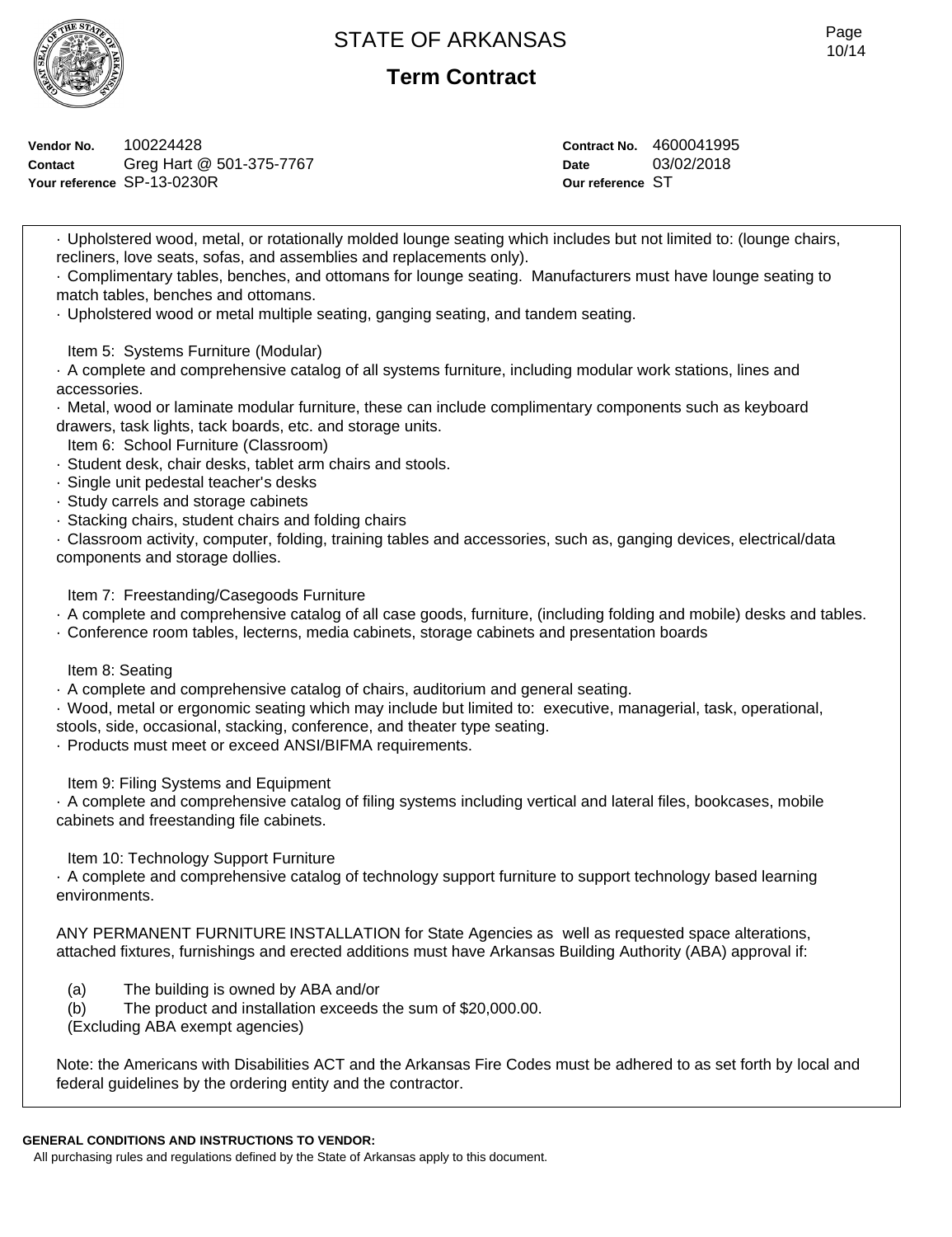

**Term Contract**

**Vendor No.** 100224428 **Contact** Greg Hart @ 501-375-7767 **Your reference** SP-13-0230R

**Contract No.** 4600041995 **Date** 03/02/2018 **Our reference** ST

Codes, Permits, Licenses for Permanent Installation: The contractor must comply with all State mandatory licensing requirements prior to installation. Questions on licensing requirements should be directed to the State Licensing Board. Contractor must furnish and install all furniture and materials in compliance with all applicable codes, whether local, state, or federal; and that all permits or licenses required for installation will be obtained without cost to the State.

2.9 PRODUCT MANUFACTURER'S SUPPLIERS: Only those dealers/distributors listed by the manufacturer will be considered authorized to act on behalf of the Product Manufacturer.

2.10 CONTRACT RENEWAL PERIOD: FURNITURE ADDITIONS/DELETIONS: Contractors wishing to make furniture additions/changes to their contract during the contract period should be aware of the following:

Additions/changes will be allowed only once during a contract period. No changes to discount percentages are allowed during this contract period.

Additions/changes must be submitted during the contract renewal period.

When requesting additions and/or changes; contractor shall submit a request either by letter or via email which shall include a list of all items being proposed for addition and/or change.

Contractor shall submit all required documents supporting any new items.

Product literature for all new items shall also be submitted with the request.

Contractor is responsible for submitting a complete name, address, email address, phone and fax numbers when a new dealer is added.

2.11 PRICE LISTS AND PRODUCT INFORMATION: Contractors should provide an electronic version of the proposed price list in an Excel format or pdf on a jump drive. Also provide a dealer list, if applicable in an Excel format with "read and write" capabilities on the same jump drive. No costs or expenses associated with providing this information in the required format shall be charged to the State of Arkansas. At the time of contract renewal contractor will furnish OSP with an updated dealer list and published price list.

2.12 LITERATURE: The manufacturer/dealer shall furnish price lists, catalogs, and description literature upon request by any using entity, and at no cost to the entity.

2.13 SPECIAL PACKAGING: Items shall be packaged and cartoned so as to protect the contents from damage during shipment, handling and storage. Shipping container shall have a label with the following information:

Name of Receiving Agency Agency Purchase Order Number Name of Supplier Item Description of Contents Manufacturer Name Model Name and Number

2.14 WARRANTY: Minimum acceptable warranty will be for a period of one year from the date of product acceptance

#### **GENERAL CONDITIONS AND INSTRUCTIONS TO VENDOR:**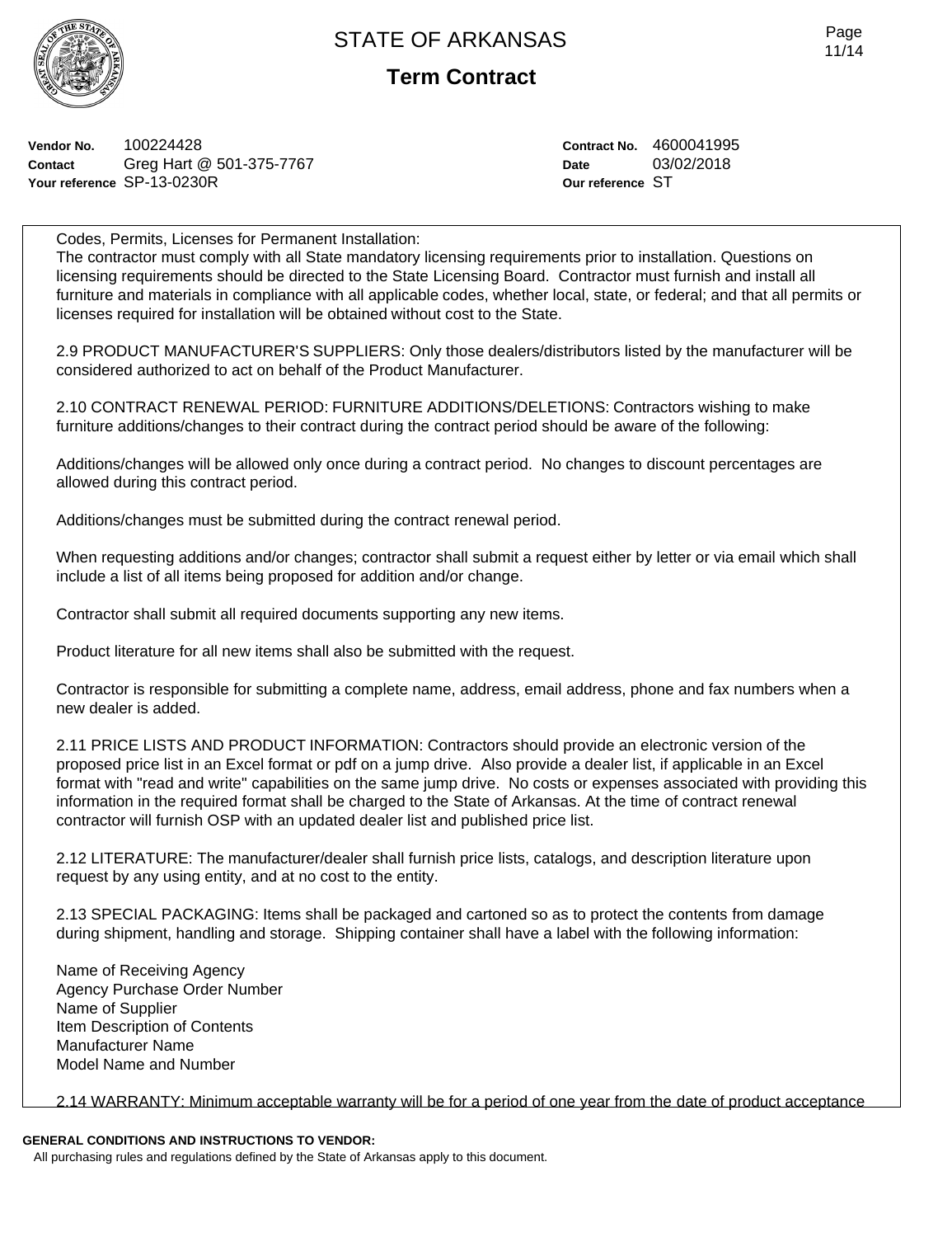

**Term Contract**

**Vendor No.** 100224428 **Contact** Greg Hart @ 501-375-7767 **Your reference** SP-13-0230R

**Contract No.** 4600041995 **Date** 03/02/2018 **Our reference** ST

by the ordering entity. Warranty shall cover defects in material and workmanship and shall cover all costs associated with the repair or replacement of defective items including labor, parts, transportation costs, travel time and expense, and any other costs associated with such repair or replacement.

If anytime during the first (1) year warranty period the product does not perform in accordance to manufacturer's specification, the successful contractor will be notified in writing. The contractor shall pick up the product at the contractor's expense, and replace with product that meets or exceeds prior assembled product. Should product performance remain unacceptable to ordering entity, entity may request a full return of the purchase price (including taxes).

2.15 ORDER CANCELLATION: Users of this contract are advised that orders (all or part) cancelled or returned after acceptance of requested merchandise will be subject to a restocking fee of ten percent (10%) of the invoice amount (not to exceed \$500.00 per order) plus return freight charges. The amount authorized for payment of return freight will, in no instance, be more than original delivery charges documented by carrier. These charges may be applied, at the option of the supplier, to those orders which have been accepted. Orders cancelled prior to shipment or acceptance by ordering entity from the manufacturer will not be assessed charges.

## TERMS AND CONDITIONS

- 1. GENERAL: All terms and conditions stated in the invitation for bid govern this contract
- 2. PRICES: Prices are firm and not subject to escalation, unless otherwise specified in the invitation for bid.
- 3. DISCOUNTS: All cash discounts offered will be taken if earned.

4. TAXES: Most state agencies must pay state sales tax. Before billing, the contractor should contact the ordering agency to find out if that agency must pay sales tax. Itemize state sales tax when applicable on invoices.

5. BRAND NAME REFERENCES: The contractor guarantees that the commodity delivered is the same as specified in the bid.

6. GUARANTY: All items delivered are to be newly manufactured, in first- class condition, latest model and design, including, where applicable, containers suitable for shipment and storage unless otherwise indicated in the bid invitation. The contractor guarantees that everything furnished hereunder will be free from defects in design, workmanship, and material; that if sold by drawing, sample or specification, it will conform thereto and will serve the function for which furnished. The contractor further guarantees that if the items furnished hereunder are to be installed by the contractor, such items will function properly when installed. The contractor also guarantees that all applicable laws have been complied with relating to construction, packaging, labeling, and registration. The contractor's obligations under this paragraph shall survive for a period of one year from the date of delivery, unless otherwise specified in the invitation for bid.

7. AWARD: This contract award does not authorize shipment. Shipment against this contract is authorized by the receipt of a purchase order from the ordering agency. A written purchase order mailed or otherwise furnished to the contractor results in a binding obligation without further action by either party.

8. DELIVERY: The term of the contract is shown on the face of the contract award. The contractor is required to

#### **GENERAL CONDITIONS AND INSTRUCTIONS TO VENDOR:**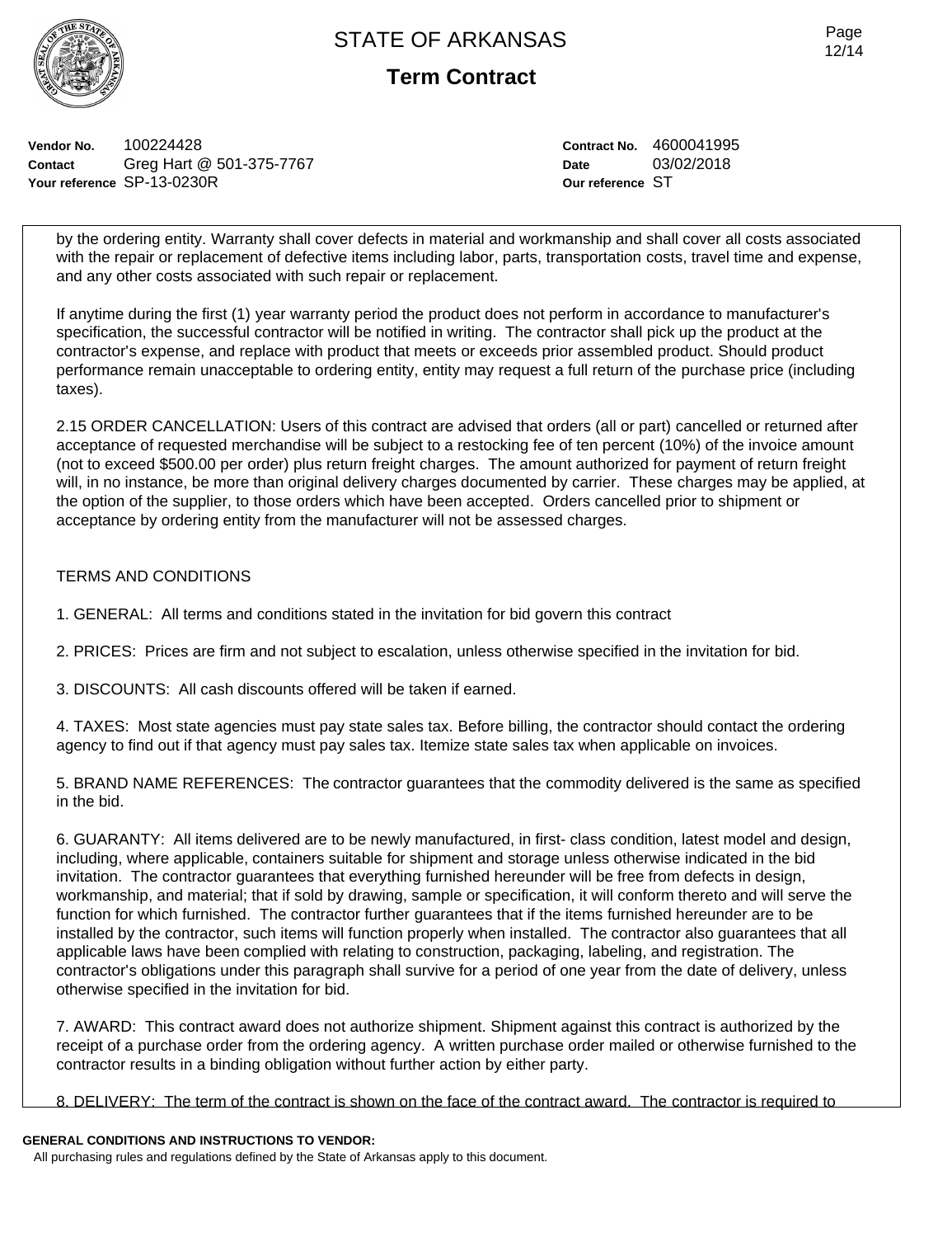

**Term Contract**

**Vendor No.** 100224428 **Contact** Greg Hart @ 501-375-7767 **Your reference** SP-13-0230R

**Contract No.** 4600041995 **Date** 03/02/2018 **Our reference** ST

supply the state's needs during this term. The number of days required to place the commodity in the receiving agency's designated location under normal conditions is also shown. Consistent failure to meet delivery without a valid reason may cause removal from the bidders' list or suspension of eligibility for award.

9. BACK ORDERS OR DELAY IN DELIVERY: Back orders or failure to deliver within the time required may be default of the contract. The contractor must give written notice to the Office of State Procurement and ordering agency of the reason and the expected delivery date. If the reason is not acceptable, the contractor is in default. The Office of State Procurement has the right to extend delivery if reasons appear valid. If the date is not acceptable, the agency may buy elsewhere.

10. DELIVERY REQUIREMENTS: No substitutions or cancellations are permitted without written approval of the Office of State Procurement. Delivery shall be made during agency work hours only, 8:00 a.m. to 4:30 p.m., unless prior approval for other delivery has been obtained from the agency. Packing memoranda shall be enclosed with each shipment.

11. STORAGE: The ordering agency is responsible for storage if the contractor delivers within the time required and the agency cannot accept delivery.

12. DEFAULT: All commodities furnished will be subject to inspection and acceptance of the ordering agency after delivery. Default in promised delivery or failure to meet specifications authorizes the Office of State Procurement to cancel this contract or any portion of same and reasonably purchase commodities elsewhere and charge full increase, if any, in cost and handling to the defaulting contractor.

13. VARIATION IN QUANTITY: The state assumes no liability for commodities produced, processed or shipped in excess of the amount specified herein.

14. INVOICING: The contractor shall submit an itemized invoice showing the bid number and purchase request number when itemized in the invitation for bid. Invoices must be sent to "Invoice to" point shown on the purchase order.

15. STATE PROPERTY: Any specifications, drawing, technical information, dies, cuts, negatives, positives, data or any other commodity furnished to the contractor hereunder or in contemplation hereof or developed by the contractor for the use hereunder shall remain property of the state, be kept confidential, be used only as expressly authorized, and be returned at the contractor's expense to the F.O.B. point, properly identifying what is being returned.

16. ASSIGNMENT: This contract is not assignable nor the duties hereunder delegable by either party without the written consent of the other party to the contract.

17. OTHER REMEDIES: In addition to the remedies outlined herein, the contractor and the state have the right to pursue any other remedy permitted by law or in equity.

18. LACK OF FUNDS: The state may cancel this contract to the extent funds are no longer legally available for expenditures under this contract. Any delivered but unpaid for goods will be returned in normal condition to the contractor by the state. If the state is unable to return the commodities in normal condition and there are no funds legally available to pay for the goods, the contractor may file a claim with the Arkansas Claims Commission. If the contractor has provided services and there are no longer funds legally available to pay for the services, the contractor may file a claim.

#### **GENERAL CONDITIONS AND INSTRUCTIONS TO VENDOR:**